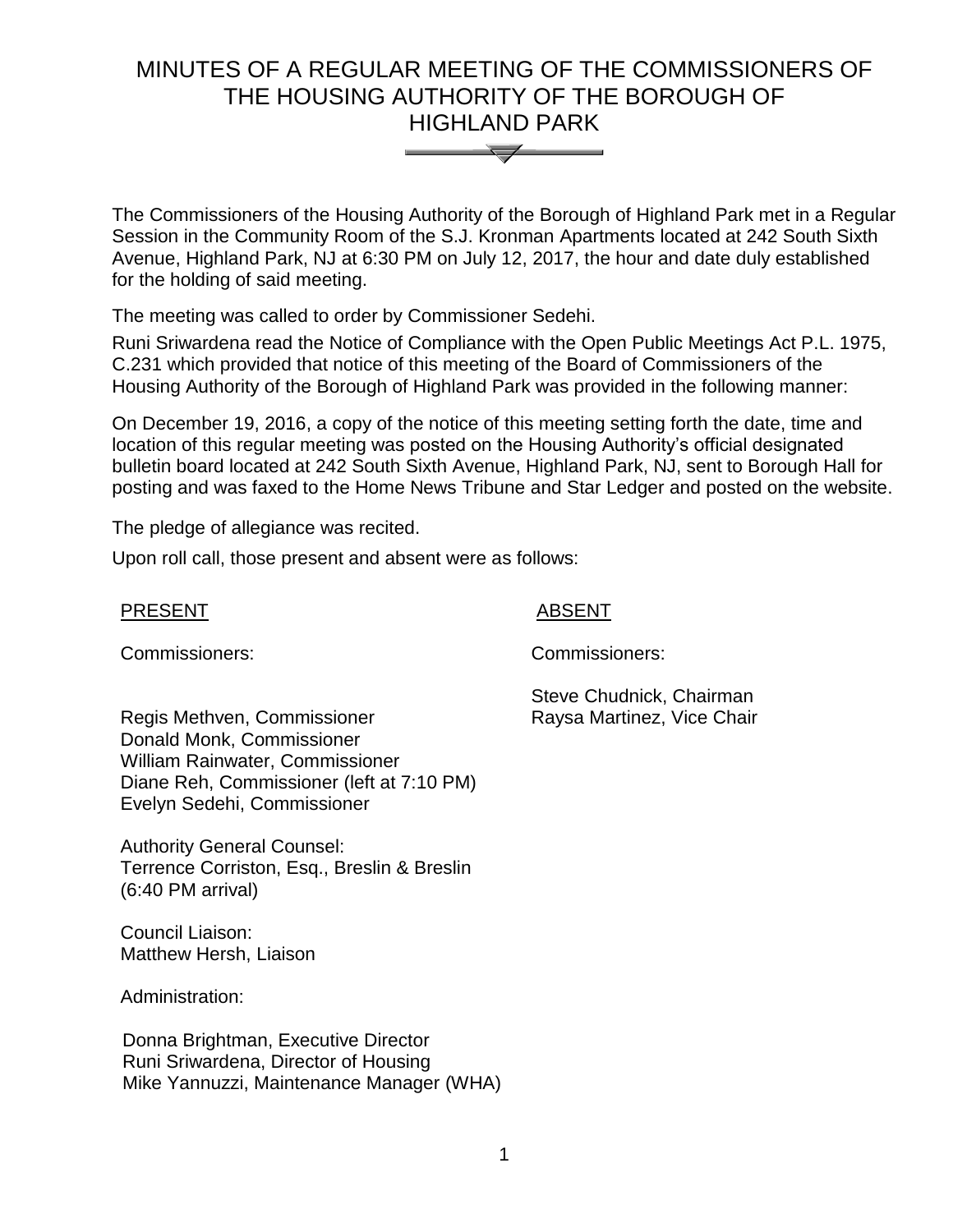# Minutes:

A motion to approve the minutes of the regular meeting held on June 14, 2017 was made by Commissioner Monk and seconded by Commissioner Rainwater.

| <b>ROLL CALL:</b> |                   | Chudnick Martinez Methyen Monk Rainwater Reh Sedehi |  |  |  |
|-------------------|-------------------|-----------------------------------------------------|--|--|--|
| AYES:             |                   | Methven Monk Rainwater Reh Sedehi                   |  |  |  |
| NAYS:             | <b>None</b>       |                                                     |  |  |  |
| Abstain:          | <b>None</b>       |                                                     |  |  |  |
| Absent:           | Chudnick Martinez |                                                     |  |  |  |

The Chair thereupon declared said motion approved.

#### Public Comment I

Wanda Zelenski requested that the Authority plant more trees in the back of Kronman for shade such as Dogwoods, Apple or Peach trees.

Commissioner Sedehi said that we'll be sure to put it on our to do list.

Karin Jackson, apt. 3P, and Patricia Roth, apt. 6J, presented a petition that they wrote to Bridges and the Borough Mayor and Council about the termination of Kettly's grant in November.

Patrice Roth stated that she is upset about Kettly leaving as the people in the building depend on her; if their eyesight is bad she reads their mail.

Commissioner Methven commended Ms. Karin Jackson and Ms. Patricia Roth for doing the petitions.

Ms. Jackson stated that Kettly helps people when they are sick, she helps them fill out paperwork.

Commissioner Sedehi said that the BOC has talked about this.

Councilman Hersh said the Council talked about this last night. He explained to the Council about the services Kettly provides to the building. He stated that this is not a Borough expenditure as she is paid through a grant.

Commissioner Sedehi stated that we have not been successful in securing funding for this position.

Ms. Jackson stated that Nicole, at the senior center, services all of Highland Park and Kettly serves just our building.

M.P. asked if writing a letter to Trenton would help.

Executive Director Brightman responded, no, Kettly has a grant funded by the Federal government and explained that this program, ROSS, is especially for public housing authority's and that when we convert to RAD we are no longer public housing and; therefore, not eligible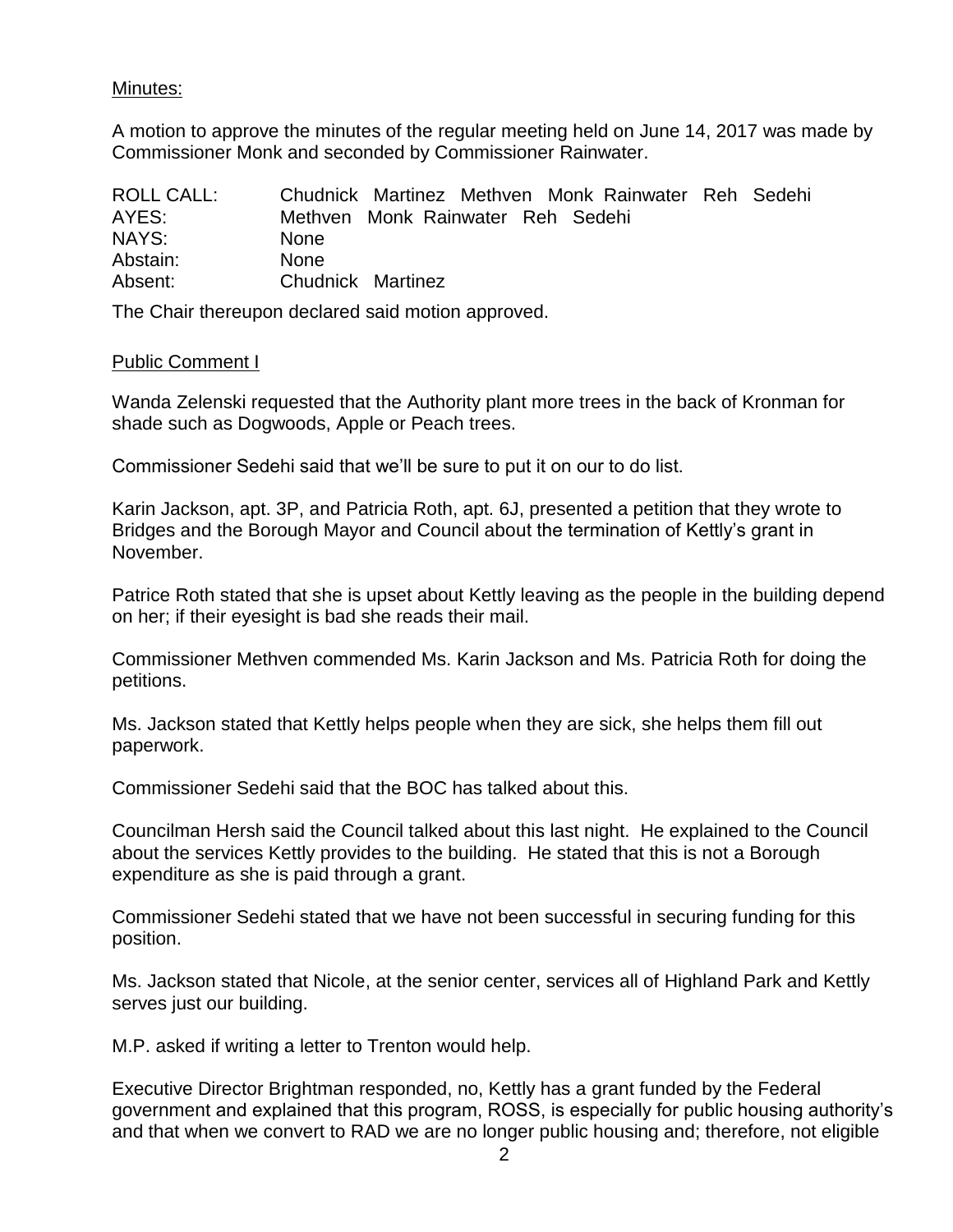for ROSS grant services. She further pointed out that the grant is going to end in November and there was no guarantee it would be funded again.

Commissioner Monk asked if there were any other RAD issues like this.

Executive Director Brightman replied, no, just this.

# Communications - None

At this time Acting Chair Sedehi asked to move-up the resolutions as Commissioner Reh had to leave early.

# Resolutions

a) Reso #2017-35 – Reso to Urge Representatives from the State of NJ to Support the Legislative Action to Re-authorize and Extend the National Flood Insurance Program (NFIP)

Motion moved by Commissioner Rainwater and seconded by Commissioner Methven to adopt Resolution #2017-35.

# **Discussion**

Executive Director Brightman stated that the JIF asked PHA's to support this resolution.

| ROLL CALL: |                   |                                   | Chudnick Martinez Methven Monk Rainwater Reh Sedehi |  |
|------------|-------------------|-----------------------------------|-----------------------------------------------------|--|
| AYES:      |                   | Methven Monk Rainwater Reh Sedehi |                                                     |  |
| NAYS:      | <b>None</b>       |                                   |                                                     |  |
| Abstain:   | <b>None</b>       |                                   |                                                     |  |
| Absent:    | Chudnick Martinez |                                   |                                                     |  |

The Chair thereupon declared said motion approved.

b) Reso #2017-36 – Reso of the HPHA Approving the Terms of a Property Leasing & Management Agreement with the HPAHC

Motion moved by Commissioner Monk and seconded by Commissioner Reh to adopt Resolution #2017-36.

# **Discussion**

Executive Director Brightman explained this is the agreement for the HPAHC to manage the Section 8 project based voucher program when we convert to RAD.

Counsel Corriston stated that when HUD wrote the regulations for RAD they did not change the HAP. The HAP prohibits the same entity to own and administer the housing assistance contract.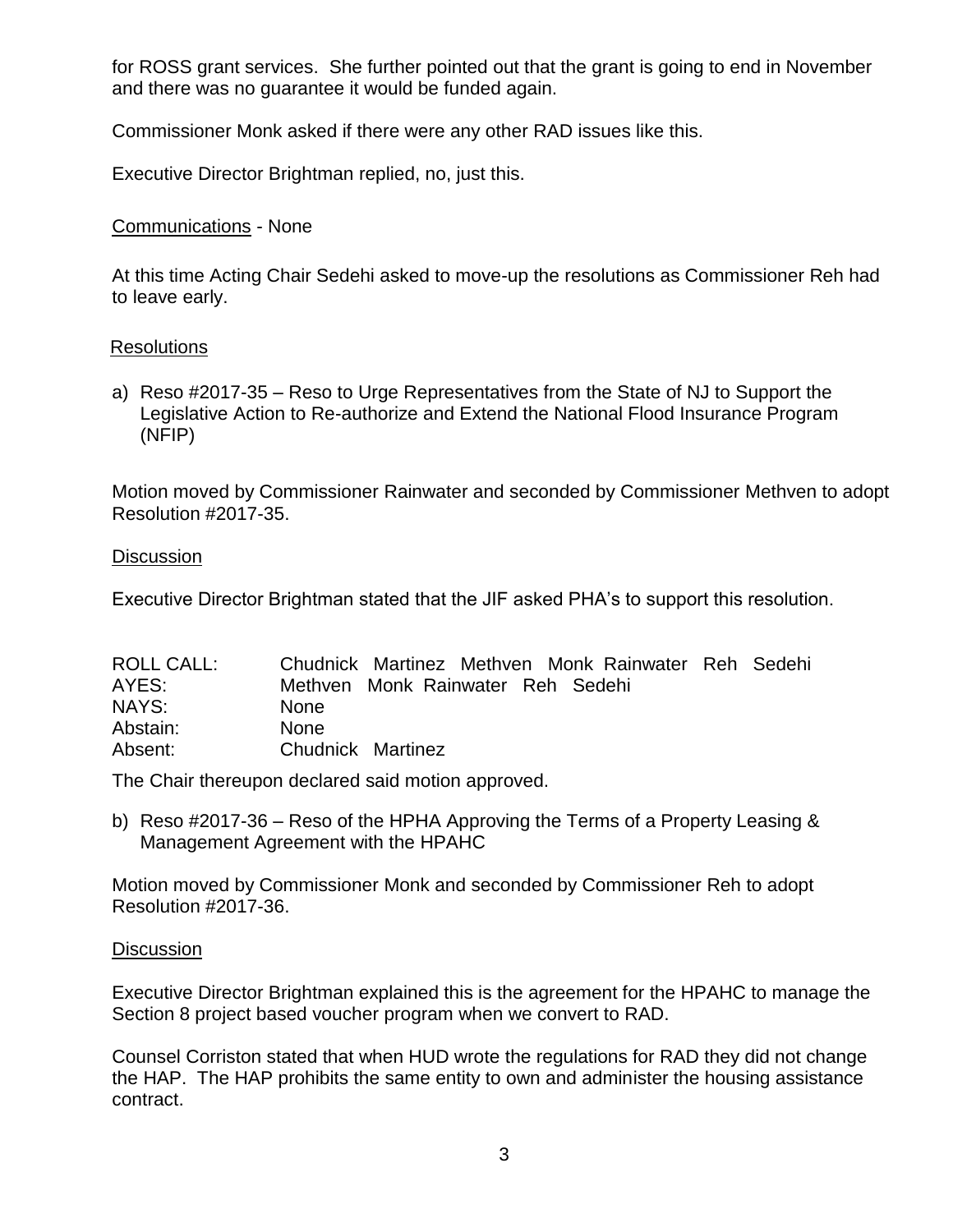Commissioner Monk asked if there was a term to the contract.

Counsel Corriston directed Commissioner Monk to section 2 – the contract runs concurrent with the term of the HAP contract.

Executive Director Brightman stated that the term is 20 years.

| <b>ROLL CALL:</b> |                          |                                   |  | Chudnick Martinez Methven Monk Rainwater Reh Sedehi |  |
|-------------------|--------------------------|-----------------------------------|--|-----------------------------------------------------|--|
| AYES:             |                          | Methven Monk Rainwater Reh Sedehi |  |                                                     |  |
| NAYS:             | <b>None</b>              |                                   |  |                                                     |  |
| Abstain:          | <b>None</b>              |                                   |  |                                                     |  |
| Absent:           | <b>Chudnick Martinez</b> |                                   |  |                                                     |  |

The Chair thereupon declared said motion approved.

c) Reso #2017-37 - Adopting Monthly Bill List for June 2017

Motion moved by Commissioner Reh and seconded by Commissioner Monk to adopt Resolution #2017-37.

#### **Discussion**

Commissioner Methven questioned the time period of the sewer/water bill.

Executive Director Brightman answered that it is quarterly.

Commissioner Rainwater asked if a column could be added to the list adding the frequency of the payment (monthly, quarterly, yearly, etc.)

Commissioner Sedehi asked Ms. Sriwardena to publish the amount in the newsletter to encourage tenants to conserve.

| <b>ROLL CALL:</b> |                                   |  | Chudnick Martinez Methven Monk Rainwater Reh Sedehi |  |
|-------------------|-----------------------------------|--|-----------------------------------------------------|--|
| AYES:             | Methven Monk Rainwater Reh Sedehi |  |                                                     |  |
| NAYS:             | <b>None</b>                       |  |                                                     |  |
| Abstain:          | <b>None</b>                       |  |                                                     |  |
| Absent:           | <b>Chudnick Martinez</b>          |  |                                                     |  |

The Chair thereupon declared said motion approved.

d) Reso #2017-38 – Authorizing the Executive Director to Pay the July/August Invoices for 2017

Motion moved by Commissioner Monk and seconded by Commissioner Rainwater to adopt Resolution #2017-38.

| <b>ROLL CALL:</b> | Chudnick Martinez Methven Monk Rainwater Reh Sedehi |
|-------------------|-----------------------------------------------------|
| AYES:             | Methven Monk Rainwater Reh Sedehi                   |
| NAYS:             | <b>None</b>                                         |
| Abstain:          | <b>None</b>                                         |
| Absent:           | <b>Chudnick Martinez</b>                            |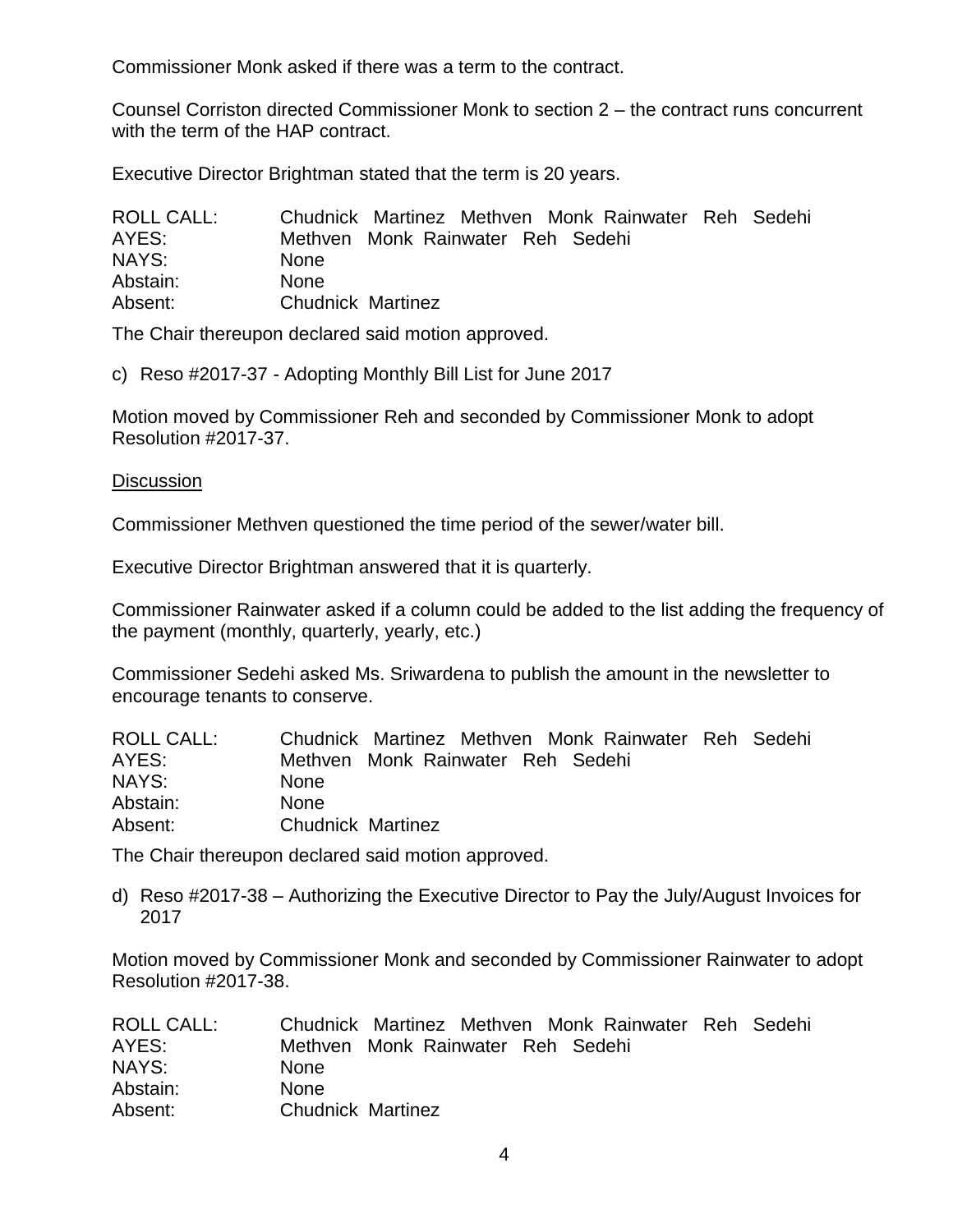The Chair thereupon declared said motion approved.

e) Reso #2017-39 – Adopt Budget Reso FY 4/1/17 to 3/31/18

Motion moved by Commissioner Rainwater and seconded by Commissioner Reh to adopt Resolution #2017-39.

# **Discussion**

Commissioner Sedehi commented that the budget adoption seemed late.

Executive Director Brightman said, yes, it is because we did not have all the 1099's from commissioners.

| <b>ROLL CALL:</b> |                          |                                   | Chudnick Martinez Methven Monk Rainwater Reh Sedehi |  |
|-------------------|--------------------------|-----------------------------------|-----------------------------------------------------|--|
| AYES:             |                          | Methven Monk Rainwater Reh Sedehi |                                                     |  |
| NAYS:             | <b>None</b>              |                                   |                                                     |  |
| Abstain:          | <b>None</b>              |                                   |                                                     |  |
| Absent:           | <b>Chudnick Martinez</b> |                                   |                                                     |  |

The Chair thereupon declared said motion approved.

f) Reso #2017-40 – Adopt Smoke-Free Housing Policy Effective 9/1/17

Motion moved by Commissioner Methven and seconded by Commissioner Monk to adopt Resolution #2017-40.

# **Discussion**

Executive Director Brightman explained that HUD passed regulations requiring PHA owned buildings to be smoke-free. She went on to say that the Kronman building has been smokefree for some time due to the common vent system but tenants at Park Terrace were still allowed to smoke. Therefore, the policy had to be treated as a significant amendment which requires a 30 day tenant notification and comment period. There were no comments received so the policy is passed as is. Housing Director Sriwardena will now call tenants in to sign the policy as a lease addendum.

| ROLL CALL: |                          | Chudnick Martinez Methven Monk Rainwater Reh Sedehi |  |  |  |
|------------|--------------------------|-----------------------------------------------------|--|--|--|
| AYES:      |                          | Methven Monk Rainwater Reh Sedehi                   |  |  |  |
| NAYS:      | <b>None</b>              |                                                     |  |  |  |
| Abstain:   | <b>None</b>              |                                                     |  |  |  |
| Absent:    | <b>Chudnick Martinez</b> |                                                     |  |  |  |
|            |                          |                                                     |  |  |  |

The Chair thereupon declared said motion approved.

At this time Commissioner Reh left the meeting.

Executive Director's Report

Commissioner Rainwater asked what the issue was with the tub replacement bid.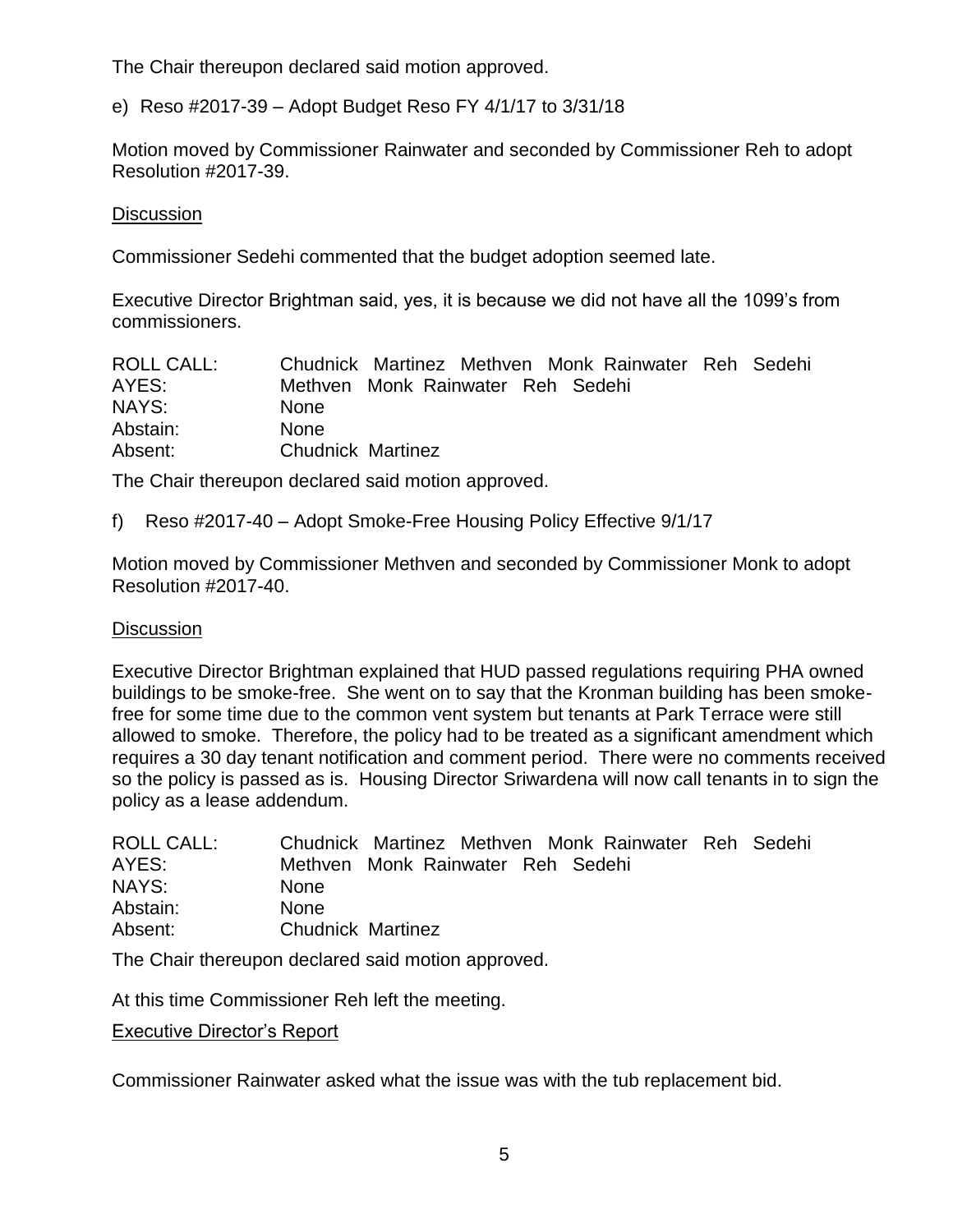Executive Director Brightman responded saying the company that came in second is protesting but there is no merit to the protest. Therefore, the bid will be awarded to the lowest priced company.

Commissioner Rainwater asked what was new in the lead paint law.

Executive Director Brightman responded that we have to be notified of any child under the age of 6 that has lead paint poisoning and then if it's in an assisted building (receiving Section 8) we are required to do a risk assessment of the other units in the complex and report the findings to HUD.

Commissioner Rainwater asked if we will now have two PILOTS.

Executive Director Brightman said essentially, yes.

Commissioner Sedehi asked why it had to be redone.

Executive Director Brightman stated that it had the wrong address and number of units.

Executive Director Brightman reported that the insurance payment for the dumpster was received. She handed out an estimate from a private garbage pick-up company. The dumpsters would be supplied by the company and the cost would be \$775.00 per month. She went on to say that additional damage claims could not be filed yet as there was not enough documentation as the damage was done to more than one dumpster. She went on to say that this problem is going to keep reoccurring, and in her opinion, filing insurance claims is not the answer.

Councilman Hersh stated that the Borough has a problem with emptying the dumpsters due to the configuration of the parking lot and placement.

Executive Director Brightman reminded Councilman Hersh that they sought the DPW's input when we redesigned the pick-up area a couple of years ago. She suggested that Councilman Hersh review the private pick-up cost with the Borough. She also suggested that the Borough could make the proper changes to the pick-up area at their cost.

Councilman Hersh said that he would follow-up.

Commissioner Methven stated that in his opinion this is a problem because the workers are in too much of a rush to get it done.

Commissioner Reh informed Councilman Hersh to let her know if he needed assistance from the building & grounds committee.

Maintenance Manager Yannuzzi asked Councilman Hersh if the Borough was considering purchasing front-loaders.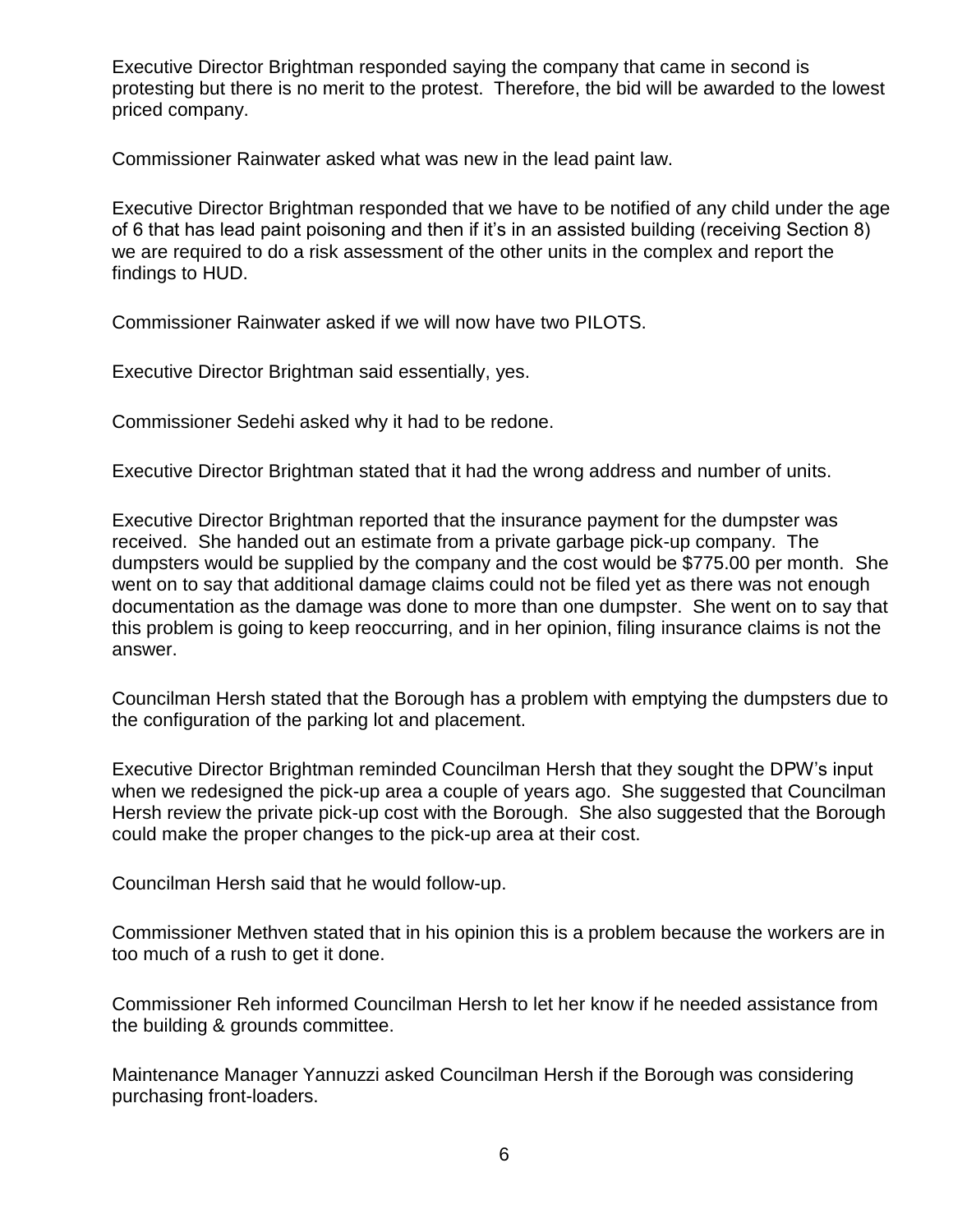Councilman Hersh replied, no.

Commissioner Reh asked if the PHAS inspection was over.

Executive Director Brightman responded, yes, it went well.

Attorney Report - nothing to report

Accountant Report - nothing to report

# Staff Reports:

Housing Director Sriwardena reported that the crosswalk in front of Kronman was painted yellow and the signs were installed.

Commissioner Methven commented that now that the walkway is yellow it seems to have deterred cars from blocking it.

Commissioner Rainwater asked about the budget-to-actual report and why was the operating subsidy \$11,000 short.

Executive Director Brightman responded that it's just a timing issue.

# Committee Reports:

Executive Director Brightman directed the Board to the report Commissioner Martinez provided regarding tenant relations. The Committee is recommending that we do not install a computer in the community room for tenant use.

Commissioner Monk stated that he agrees and there is Wi-Fi in the community room now.

Commissioner Sedehi commented that computers are available at the senior center and library.

Commissioner Reh stated that the Building and Grounds committee did not meet due to the PHAS inspection.

Commissioner Monk reported that the RAD Committee met via phone and received an update.

#### New Business

Housing Director Sriwardena stated that she spoke with Tina Weishaus, Chair of Sustainable Housing Highland Park about the eliminating plastic bags campaign and that they will be attending the tenant cookout on August  $1<sup>st</sup>$  and the next tenant meeting in September to speak about this issue.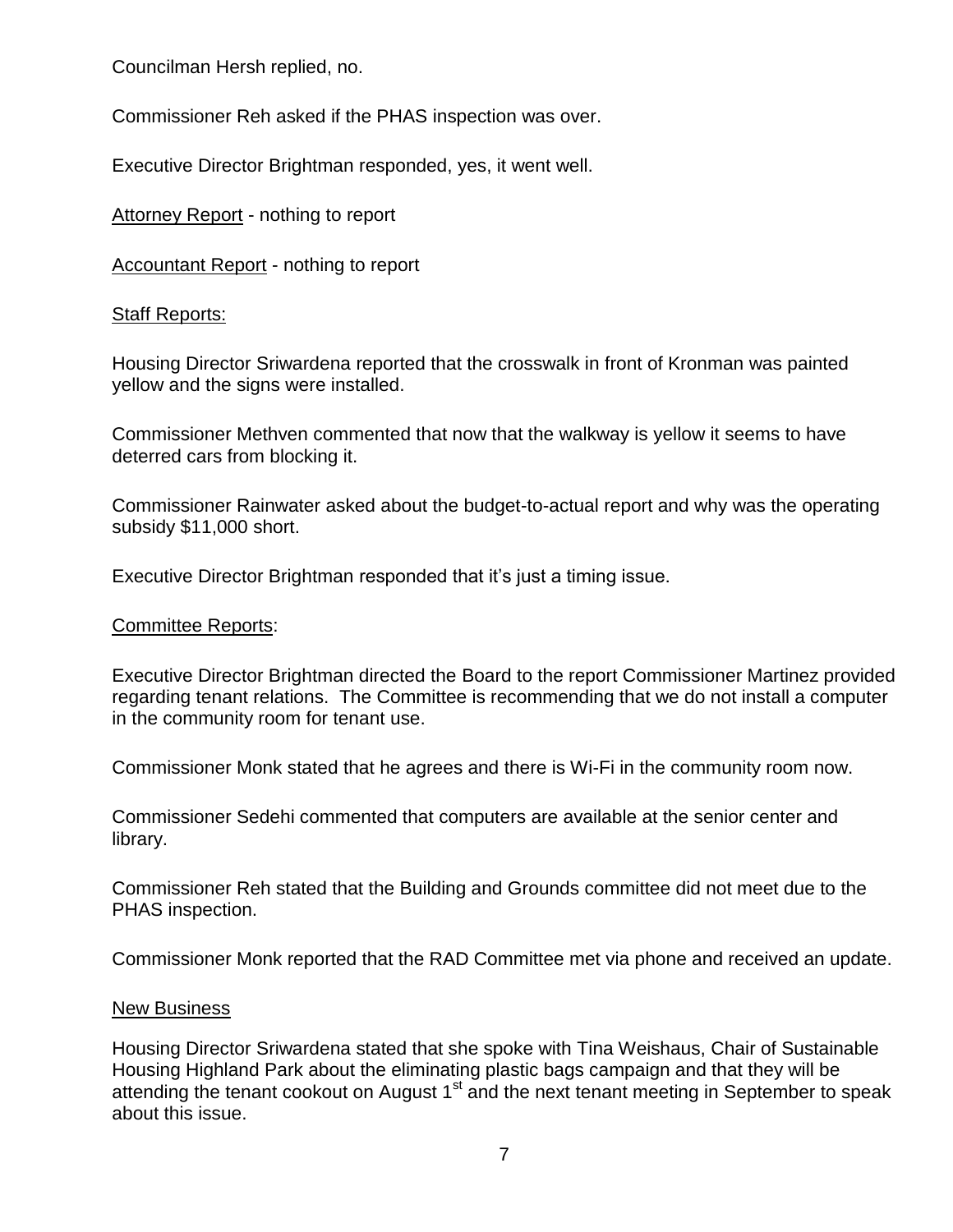Councilman Hersh said they also have a survey.

#### Second Public Comment

Juan Ratliff, 219 South Sixth Avenue, stated that the kids are out at 11 PM screaming and hollering and something needs to be done.

Commissioner Methven commented that the Borough has a noise ordinance and he should call the Police.

Councilman Hersh thanked Juan Ratliff for attending the council meeting and bringing the matter to their attention. He asked Mr. Ratliff to call the Police non-emergency line when this occurs.

Mr. Ratliff went on to say that he needed a part for his stove.

Commissioner Sedehi asked if it was working.

Mr. Ratliff responded that it was.

Housing Director Sriwardena stated that the part had to be ordered and was not installed as of yet due to the PHAS inspection.

Lorena Gabor, daughter of Elsa Vivanco, apt 5J, explained that she is here at this meeting as her mother's advocate. She stated that her mother has lived at Kronman for two years and came here as a victim of domestic violence. She explained that she, herself, is a social worker and lives in Denver and is here visiting her mom. The issue is smoke coming through her apartment vents causing her mother serious health issues (problems with her sinuses and eyes.) She stated that the Director (Runi Sriwardena) has offered to move her to another apartment but that will not solve the problem.

Commissioner Sedehi stated that the BOC has worked on the smoking problem.

Ms. Gabor also expressed her concerns regarding the way in which the issues have been addressed by staff and her frustration at the fact that the problem persists.

Ms. Gabor suggested that Board members have microphones at meetings so that those attending could hear them and that an agenda be available to the public.

Board members agreed that the agenda should be available and directed staff to ensure they are available in the future.

Executive Director Brightman indicated that the HPHA was one of the first to establish a nosmoking policy in the building and reviewed the efforts that were made to assist the tenant with her concerns, including investigating other apartments for smoke, trying to determine where any smoke could be originating, offering to relocate the tenant and offering a voucher as a reasonable accommodation. Ms. Brightman indicated that she felt there was nothing more that the HPHA could do to assist Ms. Vivanco at this time.

Raymond Jones, apt. 6D, asked if people get together to save money could we keep Kettly.

Mr. Jones then commented that although the elevators are all new they break down.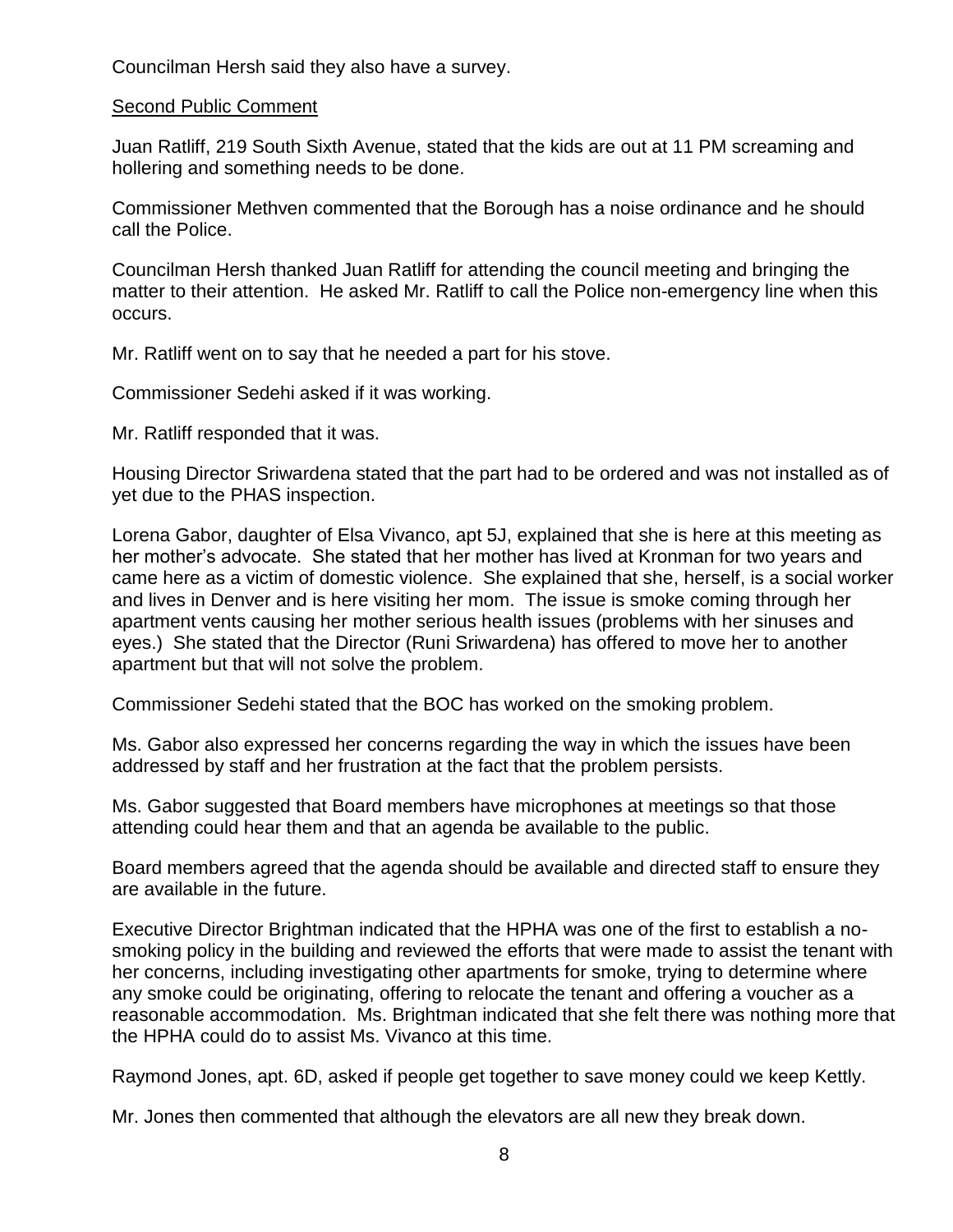Ms. Sriwardena asked that she be informed when this happens.

M.P. said she smells baked goods through her vents.

Mr. Jones requested that a pool table or ping-pong table be put in the community room.

Commissioner Sedehi directed him to bring his suggestion to the Resident Council.

Mr. Jones went on to say that he does not like the office being closed on Fridays and that people are upset.

Commissioner Sedehi stated that the HPHA follows the Borough's summer work schedule.

Mr. Jones expressed his displeasure about having to provide his social security card at recertification.

Commissioner Methven asked him what the big deal was – just provide the office what they need.

Karin Jackson, apt. 3P, commented that she is not afraid to speak up and that we don't need a pool table – what's next beer?

Commissioner Sedehi commented that she has attended the tenant meetings and they are well attended and people speak up and share ideas and concerns.

Mr. Ratliff asked why there are no Park Terrace tenant meetings.

Housing Director Sriwardena responded there are and that they are held quarterly.

Mr. Jones asked for the minutes of the meeting and agendas.

Counsel Corriston responded that he can request them from Ms. Sriwardena.

Mr. Jones stated that he will ask Kettly for them.

Commissioner Monk stated that there should be agendas and that the administration has done a lot for the tenants. He mentioned there is an active resident council and that says a lot. He stated that things are getting better. We have had some frustrating issues, e.g., smoking, Wi-Fi.

Ms. Gabor stated that she felt uncomfortable about speaking up about her mother's issues. She further stated that we should have a staff member that speaks Spanish as her mother is limited in speaking the English language.

Executive Director Brightman responded that the receptionist speaks Spanish.

The mother, Elsa Vivanco, spoke and stated that she can speak English and that she is very sick from the smoking smell coming through her vents. She stated that she cannot use the bathroom due to the smoke smell and asked if she can use the community room bathroom. She wants to stay here but cannot deal with the smoke.